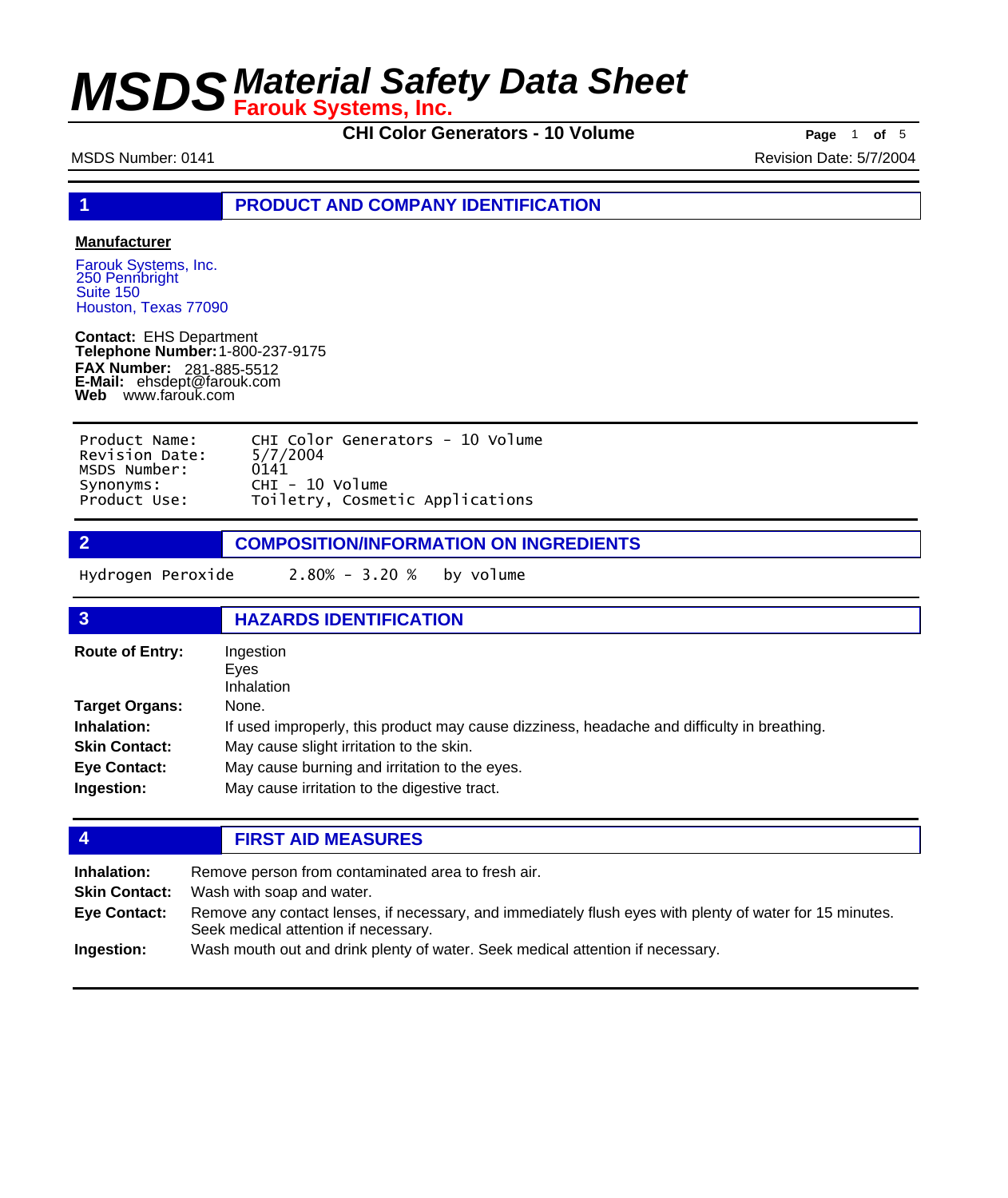**CHI Color Generators - 10 Volume Page** <sup>2</sup> **of** <sup>5</sup>

MSDS Number: 0141 **Revision Date: 5/7/2004** Revision Date: 5/7/2004

## **5 FIRE FIGHTING MEASURES**

FLASHPOINT AND METHOD: None. FLAMMABLE LIQUIDS: Not available. AUTO IGNITION TEMP: Not available. FLAMMABLE CLASS: None. BURNING RATE OF SOLID: Not available GENERAL HAZARDS: Evacuate personnel downwind of fire to avoid inhalation of fumes and smoke. EXTINGUISHING METHODS: Chemical type foam, CO2(Carbon Dioxide), Dry Chemical, Water Fog

HAZARDOUS COMBUSTION PRODUCTS: None.

FIRE FIGHTING PROCEDURES: This product is non-flammable.However, hazardous decomposition and combustion products may be formed in a fire situation. Cool exposed containers with water spray to prevent overheating. Containers may build up pressure at elevated temperatures. FIRE FIGHTING EQUIPMENT: Respiratory and eye protection are required for fire fighting personnel. Full protective equipment (Bunker Gear) and self contained breathing apparatus (SCBA) should be used for all indoor fires and significant outdoor fires. For small outdoor fires, which may be easily extinguished with a portable fire extinguisher, use of a SCBA may not be needed.

## **6 ACCIDENTAL RELEASE MEASURES**

SMALL SPILL: When a spill occurs, use absorbent material on the substance. Dispose of the material according to all local, state and federal regulations. Always use an absorbent material when cleaning up a spill.

ENVIRONMENTAL PRECAUTIONS: Avoid run-off or release into sewers, stormdrains and waterways.

GENERAL PRECAUTIONS: Remove containers away from flammable materials.

## *HANDLING AND STORAGE*

Use appropriate personal protective equipment as specified in Section 8. Handle in a manner consistent with good household/personal techniques and practices. **Handling Precautions:** Keep containers/bottles securely sealed when not in use. Store in cool/dry conditions that do **Storage Requirements:**

not exceed room temperature. Try to store product in temperatures between 40°F to 90°F.

## **8 EXPOSURE CONTROLS/PERSONAL PROTECTION**

| <b>Engineering Controls:</b> | These recommendations provide general guideance for handling this product safely. Because<br>specific use conditions may vary, safety procedures should be developed for each specific<br>application of this product. When developing procedures, always consider potential waste,<br>disposal and personal safety issues. |  |
|------------------------------|-----------------------------------------------------------------------------------------------------------------------------------------------------------------------------------------------------------------------------------------------------------------------------------------------------------------------------|--|
| <b>Protective Equipment:</b> | EYES AND FACE: For reasonable foreseeable uses of this product, eye and face protection is not<br>reauired.<br>SKIN: For reasonable foreseeable uses of this product, skin protection is not required.<br>RESPIRATORY: For reasonable foreseeable uses of this product, respiratory protection is not<br>required.          |  |
|                              | EXPOSURE GUIDELINES: Overexposure is unlikely. Since all parameters cannot be foreseen, the                                                                                                                                                                                                                                 |  |

EXPOSURE GUIDELINES: Overexposure is unlikely. Since all parameters cannot be foreseen, the use of engineering controls to reduce exposure may be necessary.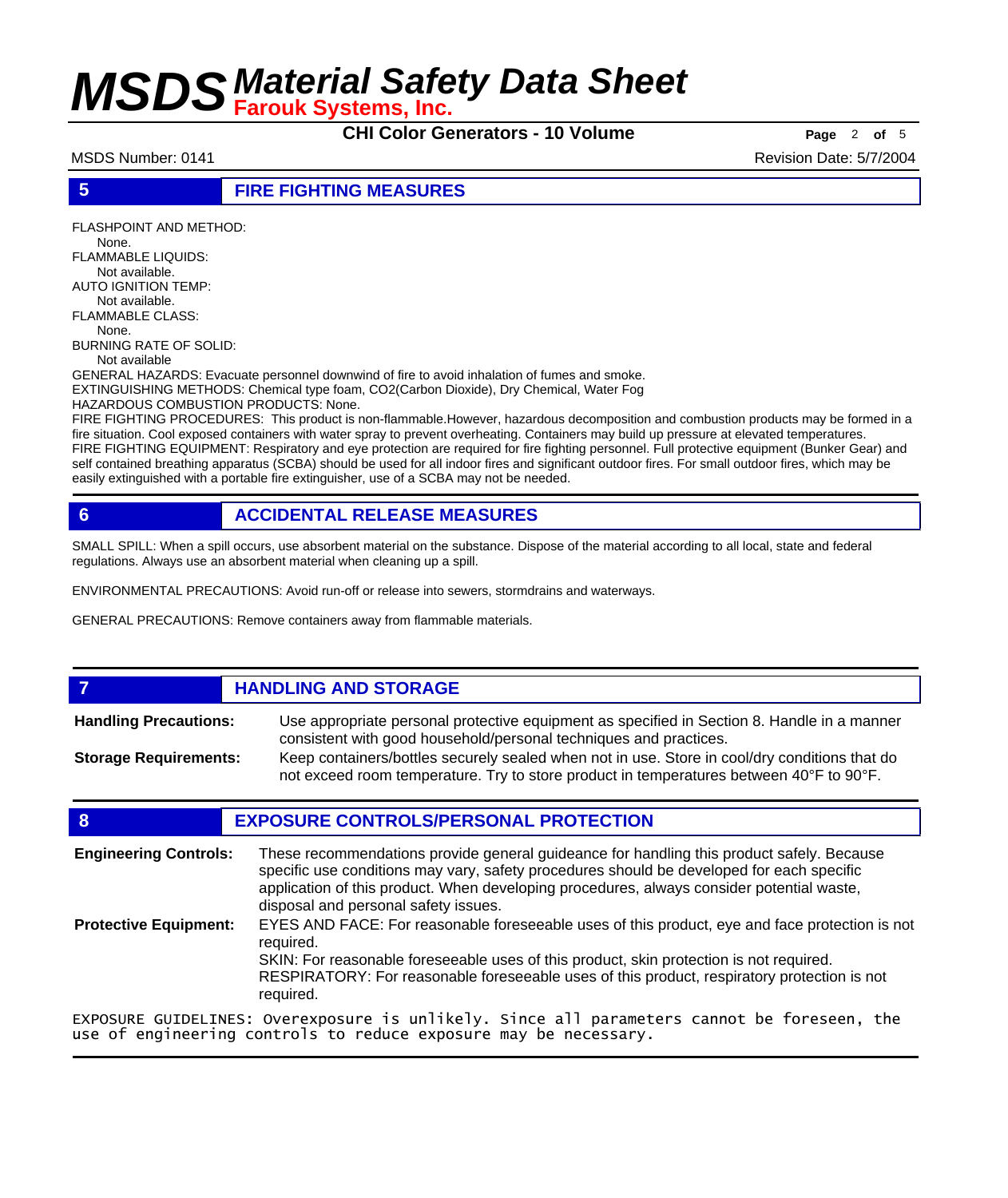**CHI Color Generators - 10 Volume Page** <sup>3</sup> **of** <sup>5</sup>

MSDS Number: 0141 Revision Date: 5/7/2004

### **9 PHYSICAL AND CHEMICAL PROPERTIES**

| Appearance:            | White Viscous Liquid |
|------------------------|----------------------|
| <b>Physical State:</b> | Liquid               |
| Odor:                  | No odor              |
| pH:                    | $3.0 - 4.0$          |
| <b>Vapor Pressure:</b> | N/A                  |
| <b>Vapor Density:</b>  | N/A                  |

**Boiling Point:** 220 ° F **Freezing/Melting Pt.:** N/A **Solubility:** Soluble in water. **Spec Grav./Density:** 1.020 -1.040 @ 22°C

| 10                                            | <b>STABILITY AND REACTIVITY</b> |
|-----------------------------------------------|---------------------------------|
| Stability:                                    | YES                             |
| <b>Conditions to avoid:</b>                   | Temperatures over 140° F.       |
| Materials to avoid (incompatability):         | Strong oxidizing agents.        |
| Hazardous Decomposition products: None known. |                                 |
| <b>Hazardous Polymerization:</b>              | Will Not Occur.                 |

### **11 TOXICOLOGICAL INFORMATION**

ACUTE: DERMAL LD50: Not available. ORAL LD50: Not available. INHALATION LC50: Not available. EYE EFFECTS: This product may cause irritation to eyes if not used under normal conditions. TARGET ORGANS: NONE. SENSITIZATIONS: Not available. CARCINOGENICITY: IARC: Listed by IARC - No. NTP: Listed by NTP - No. OSHA: Listed by OSHA - No.

MUTAGENICITY: Not available. REPRODUCTIVE EFFECTS: None. TERATOGENIC EFFECTS: Not available.

## **12 ECOLOGICAL INFORMATION**

ENVIRONMENTAL DATA: Not available. ECOTOXICOLOGICAL INFO: Not available. DISTRIBUTION: Not available. CHEMICAL FATE INFO: Not available.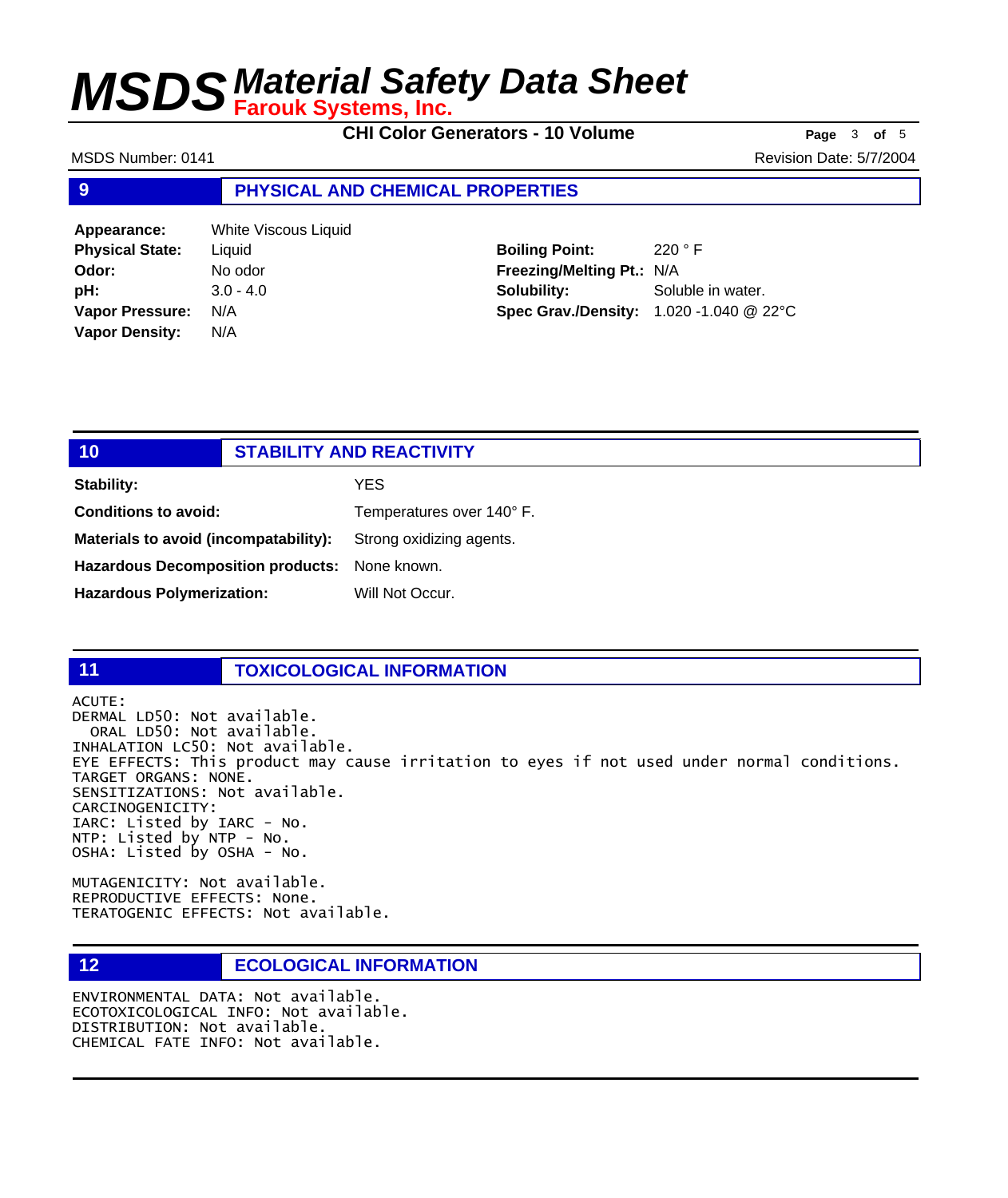**CHI Color Generators - 10 Volume Page** <sup>4</sup> **of** <sup>5</sup>

MSDS Number: 0141 **Revision Date: 5/7/2004** Revision Date: 5/7/2004

### **13 DISPOSAL CONSIDERATIONS**

US EPA Waste Number and Descriptions:

DISPOSAL METHOD: Controlled release of diluted product into a biological wastewater treatment plant. COMPONENT WASTE NUMBER: No EPA Waste Numbers are applicable for this product's components. DISPOSAL INSTRUCTIONS: Dispose of waste material according to local, state and federal rules and regulations.

**14 TRANSPORT INFORMATION**

This product is not regulated as a hazardous material by the United States (DOT) or Canadian (TDG) transportation regulations.

DOT CLASSIFICATION: Shipping Name: CHI - Color Generator 10 Volume Class: None. Non-regulated, non-hazardous

IMDG CLASSIFICATION: Shipping Name: CHI - Color Generator 10 Volume Class: None. Non-regulated, non-hazardous

IATA CLASSIFICATION: Shipping Name: CHI - Color Generator 10 Volume Class: None. Non-regulated, non-hazardous

1-800-424-9300 1-703-527-3887 CHEMTREC

Outside the United States

## **15 REGULATORY INFORMATION**

UNITED STATES: SARA TITLE III (Superfund Amendments and Reauthorization Act) 311/312 HAZARD CATEGORIES Fire: No. Pressure Generating: No. Reactivity: No. Acute: No. 313 REPORTABLE INGREDIENTS: Not applicable. TITLE III NOTES: None. CERCLA(Comprehensive Response, Compensation, and Liability Act) CERCLA RQ: None. TSCA(Toxic Substance Release Act) TSCA REGULATORY: All ingredients are listed in the TSCA Inventory. CANADA: WHMIS(WORKER HAZARDOUS MATERIAL INFORMATION SYSTEM) This product is WHMIS controlled. CANADIAN INGREDIENT DISCLOSURE LIST: Hydrogen Peroxide. CANADIAN ENVIRONMENTAL PROTECTION ACT: All intentional ingredients are listed on the DSL(Domestic Substance List). EUROPEAN COMMUNITY: EU REGULATORY: All intentional ingredients are listed on the European's EINECS Inventory. STATE REGULATIONS: Not available.

LOCAL REGULATIONS: Not available.